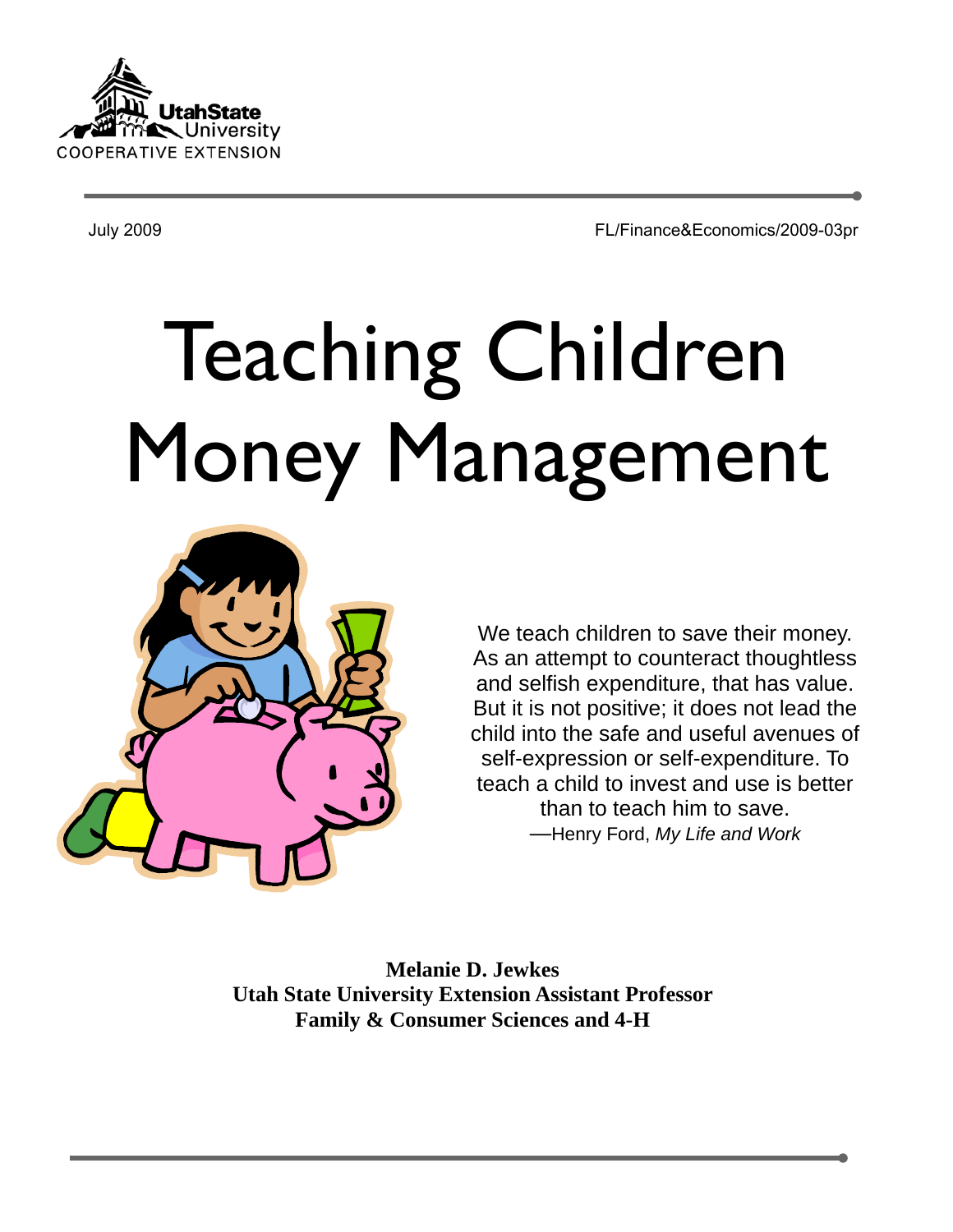

# Why is Teaching Children Money Matters So Important?

## **What type of messages are you sending to your children?**

"Money is the root of all evil." "Show me the money."

"Money doesn't grow on trees." "It'll have to wait until payday."

"That money is burning a hole in your pocket."

When and where do children learn about money issues, such as financial responsibility, savings, budgeting, debt and credit? Perhaps a little in high school, but a majority of children learn money management skills—good or bad—at home. Parents need to be proactive about teaching their children about money, or the world of marketing and advertising will teach them—incorrectly!

A nationwide survey shows that for the first time since 1997, high school students are doing better when it comes to money smarts. However, roughly 65%of those students failed the exam used to measure financial knowledge (in 2006, 62% failed).

## **Results of the 2004 Jump\$tart Coalition for Personal Financial Literacy study:**

- $\bullet$  58.3 percent said skills are learned at home, verses 19.5 percent who said they learn such skills at school, and 17.6 percent from experience.
- ♦ Questions about income and spending were answered more correctly than questions about money management and saving.
- ♦ 11.4 percent of students use their *own* credit card.
- ♦ 15.7 percent use their parents' card and 4.8 percent use both their own and their parents'.
- ♦ Over one third (43.3 percent) of the students have an ATM card.
- ♦ Nearly 78 percent of the students have a savings and/or checking account with a bank.
- The 22.1 percent of the students without any bank account scored lower than those who have a savings and/or checking account.

So, children in high school are fairly active with money, but not necessarily in a position to make the best decisions. Parents can teach children good money management before they leave home, no matter their age.

> Information adapted from the Institute of Consumer Financial Education, at: http://www.financial-education-icfe.org/children\_and\_money/index.asp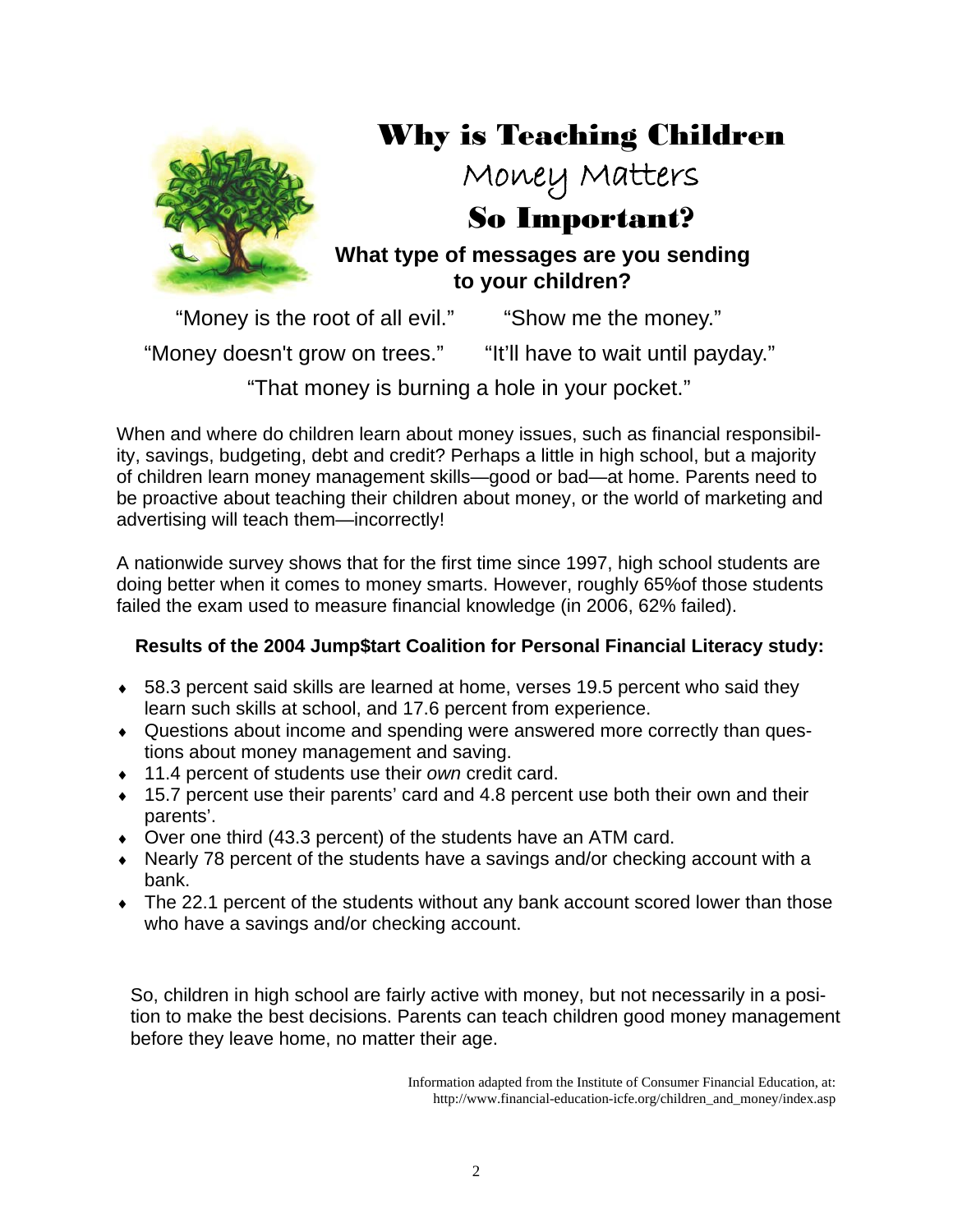## **Teaching Children Money Habits for Life How Are You Doing?**

#### **Yes No**

- 1. Do each of my children have some money to manage without my interference?
- 2. Have I helped my children set up a spending and savings plan?
- 3. Do each of my children do some regular household chores?
- 4. Do I avoid using money as a reward or punishment?
- 5. Do I set a good example by being truthful about money matters?
- $\Box$  6. Do I give my children more financial responsibilities as they get older and gain financial responsibility?
- 7. Am I a good money manager, giving my children a good example to follow?
- \_\_\_ \_\_\_ 8. Do I allow my children to make their own decisions about money, if given alternatives?
- \_\_\_ \_\_\_ 9. Do I praise my children if they have made wise decisions with their money?
- 10. Do I help my children finds ways to earn extra money and help them to understand the consequences?
- 11. Do I help my children find ways to earn extra money that is age appropriate and suits their abilities and skill?
- 12. Do I sometimes verbalize my own desire to acquire more goods and services than my income can handle, so that my children know that I say "no" to myself, too?

"Yes" answers indicate ways you are helping your child learn more money management skills. "No" answers could mean you may need to help them more.

Adapted from *Money Sense for Your Children*, Alice Mills Morrow, Extension Family Economic Specialist, Oregon State University Extension Service.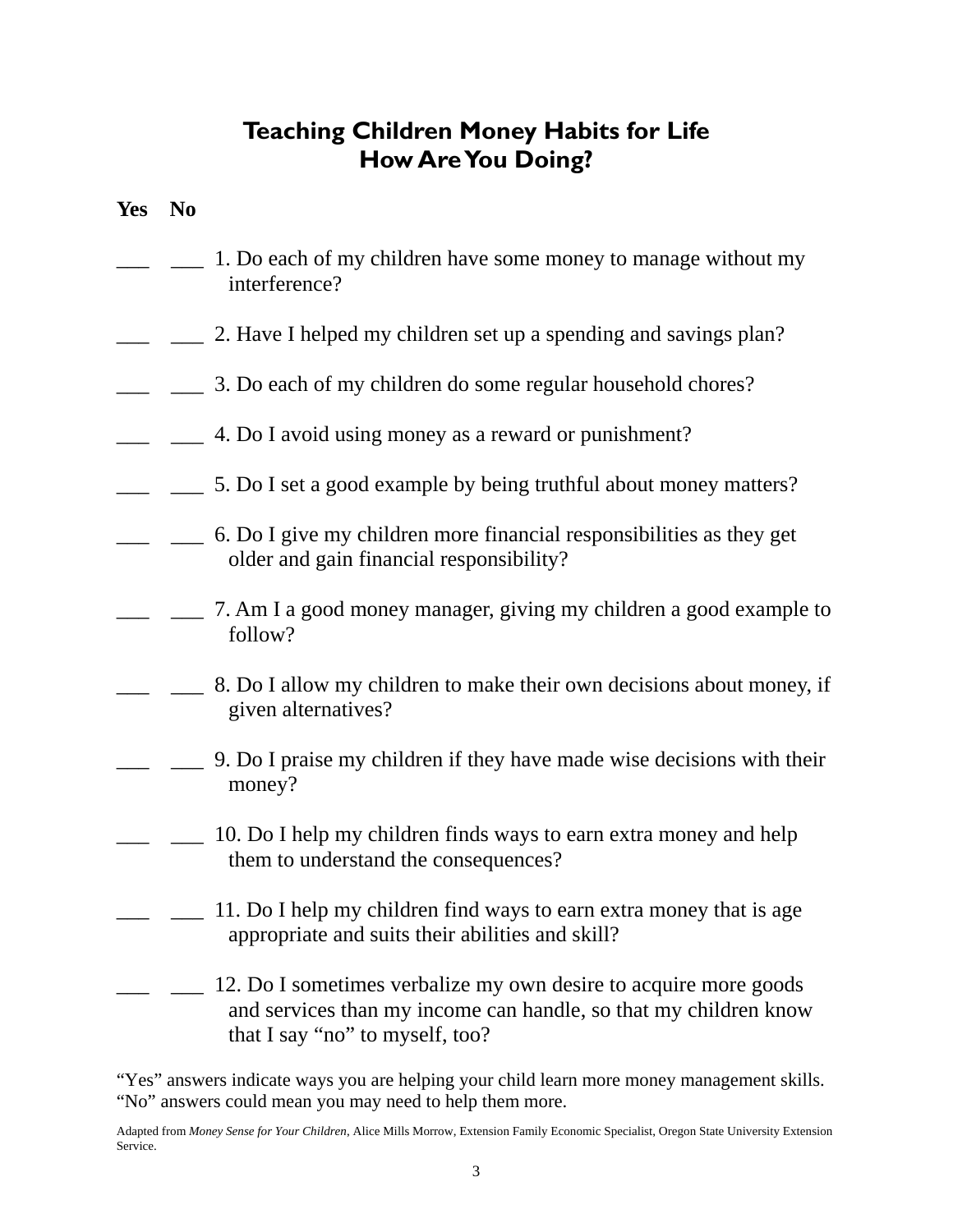## **Day-to-Day Mini-Money Lessons**

Money management must be learned and practiced. Consider teaching the following habits in everyday home and family life to better prepare your children for "real" life. These lessons can be included in day-to-day activities and errands, and don't need to take much time out of any schedule.

- ♦ Discuss with your children the difference between needs and wants. As basic as it sounds, many financial difficulties could be avoided if people understood that it is merely impossible to have *everything* you want, and that some things are more important than others.
- ♦ Teach your children how to prioritize. Prioritizing can help in many day-to-day decisions, beyond those dealing specifically with money.
- $\triangleleft$  Help a child understand there is no such thing as a free lunch. If a child wants an item, help them earn and save money to purchase it without going into debt.
- $\triangleleft$  Teach the value of working for money, whether by getting a job such as babysitting or a paper route, or by doing extra chores around the house.
- Include your children in the process of making a family monthly budget. Make a list of all your income. Then ask the children to come up with a list expenses, including rent or mortgage, food, insurance, car payments

and maintenance, clothing, and so on. Rely on past bank or credit card statements to see how much you spent on these in the past. Have a child find the difference between income and expenses. This monthly activity can effectively prepare a

> child for building his or her own budget.

♦ Give all family members a personal allowance, whether tied to chores or not, to give everyone an opportunity

to manage their own money, no matter how small. If your child wants to buy something not planned in the family budget, give the child the opportunity to buy it or save for it with an allowance. Remember to explain an item *can* be purchased with saved money, and that the money *will not*  be available to buy anything else the child may want if the money is all spent.

• Be patient. It may take a while for children to understand that once the money is spent they cannot have anything else, but they will eventually learn—if you don't give into cries for more money.

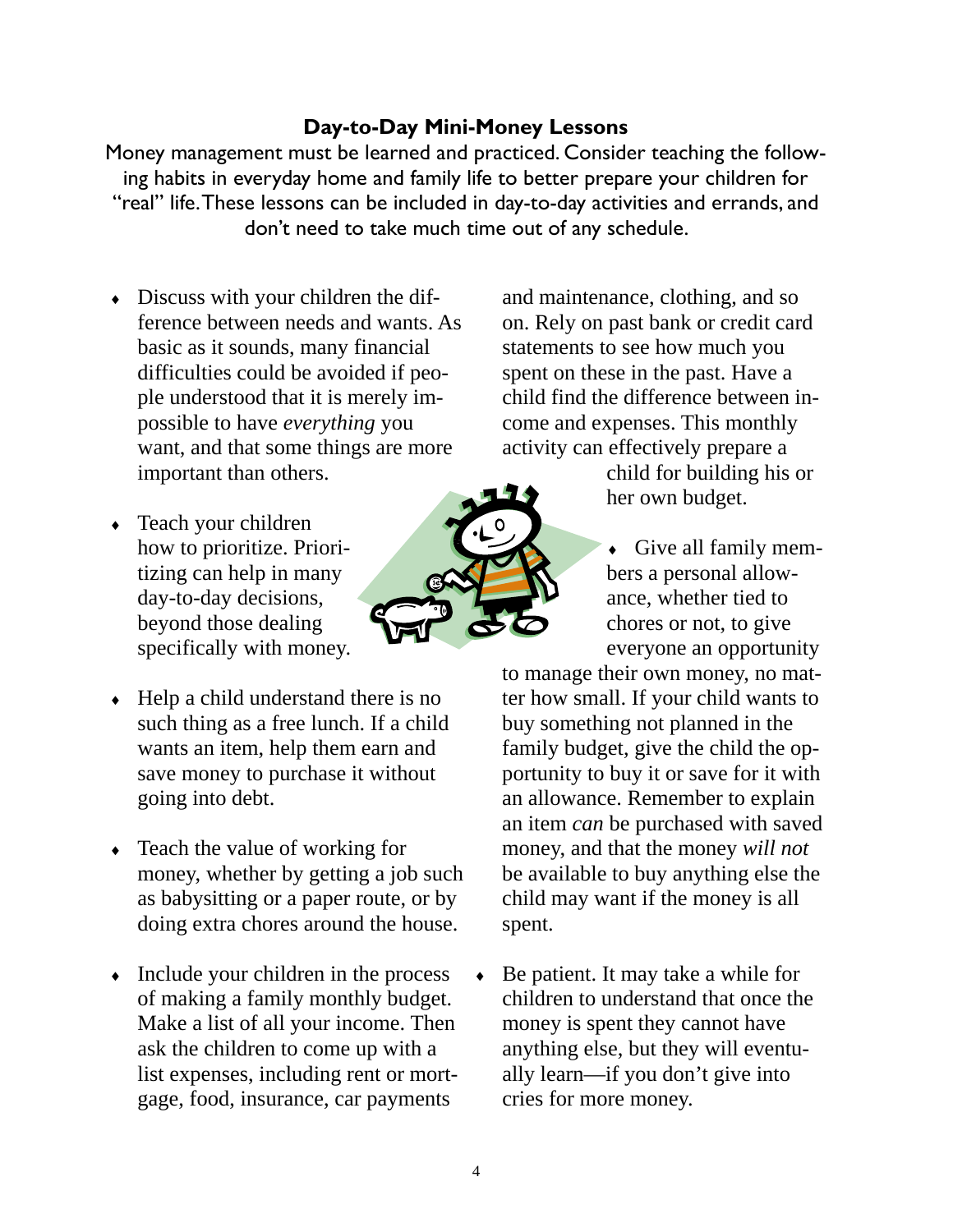- ♦ Resist the urge to rescue your children. Stick to what you have stated about wants verses needs. This may become difficult while surrounded by other shoppers, but it will teach your children plenty about money and control, which will help them avoid unnecessary debt in the future.
- Give your children advice, but allow them to make their own decisions good or bad. Children will learn the most from personal experience, perhaps especially mis-

takes.

 $\triangleleft$  Saving is an important habit to begin early early in life and early in a budget. Teach

your children to pay themselves first. This means the first money to come out of a paycheck or allowance goes into savings.

- Be sure there is a goal to work toward, such as saving for a trip to Disneyland, a new bike, a college education or simply a new video game. Help the child estimate how much the goal costs, and decide how much to save each month in order to reach that goal.
- Consider having children contribute to an overall family goal. Also, consider matching savings funds as an incentive.
- While grocery shopping, show your children how to comparison shop, pointing out ways to maximize your dollar, such as reading price labels for price per ounce, or using ads and coupons to plan your menu.
- Use play money while making a budget so children can visually see how much money goes to expenses.
- ♦ Give your children the opportunity to hand money to cashiers, bank tellers, parking attendants, etc.

**"The easiest way to teach children** 

**is to borrow some** 

**from them."** 

 $\bullet$  When writing out **the value of money** checks, show your children how to carry a balance in



the check book register. Share your bank, credit card, and investment statements to teach how

interest works. Look for opportunities to teach money matters all around you.

- Remember that children at different ages conceptualize money matters differently. Gear money lessons around what is understood by the child, giving more responsibility to older children, but never underestimating younger children's ability to observe your habits and attitudes toward money.
- Remember that one of the best ways to teach is by example—do your best to practice what you preach.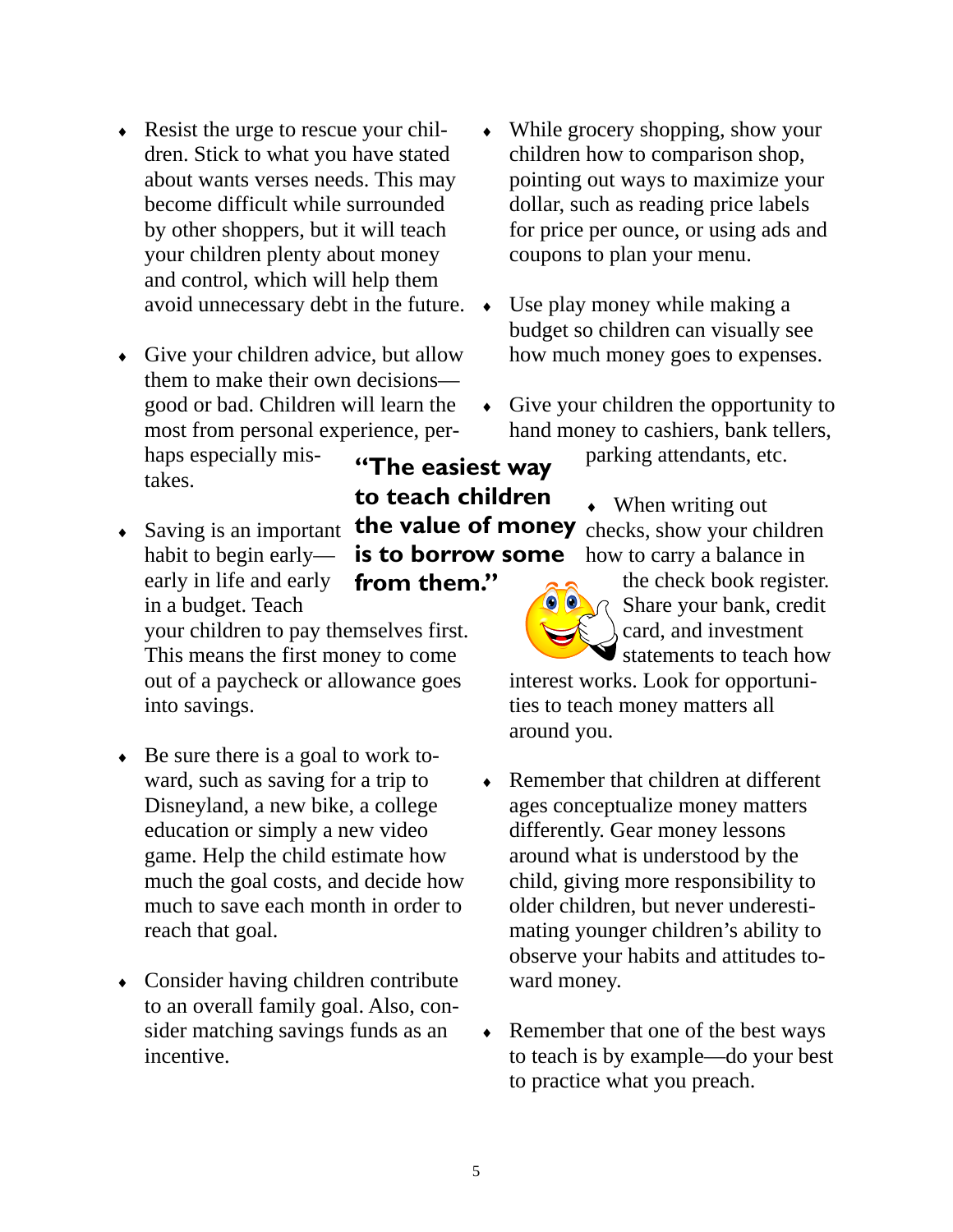# All About Allowances

An **allowance** is "a fixed amount of money children receive on a regular schedule, with the understanding that they will pay for certain agreed-upon expenses." Allowances can be one of the best ways to teach your children financial responsibility. Here are some tips for turning an allowance into an educational tool.

- **√** No single allowance system will work for every family.
- **√** Any system can work if: 1) it is given to children when they are old enough to manage it, and 2) the system is kept simple so that *you* can manage it.
- **√** Studies show that children without allowances have access to just as much money, if not more, than children who do receive allowances. Allowances help you and children have more control over children's finances—especially if it is clear that an allowance isn't "bonus" money, but money that needs to pay for certain expenses.
- **√** Start when kids are young, usually about age six. This is when kids start to understand that some items are worth more than others.
- **√** Be specific about what their allowance must cover. For younger children, an allowance can cover extras, such as toys. For teenagers, that allowance can include such items as clothing and transportation.
- **√** Talk to other parents. Find out how much they give and for what expenses, to help you figure out where to start. But you are the one to make your own decisions—go with your instincts and values.
- **√** Resist the temptation to come to their rescue. Let kids feel the effects of the buying decisions, good or bad. If you'll reinforce that they don't get any more money, they'll hopefully spend more wisely in the future. You do, of course, have the right to veto certain purchases that are unhealthy, unsafe, or in violation of your family's principles. Spell those out in the beginning when discussing what allowances can and cannot cover.







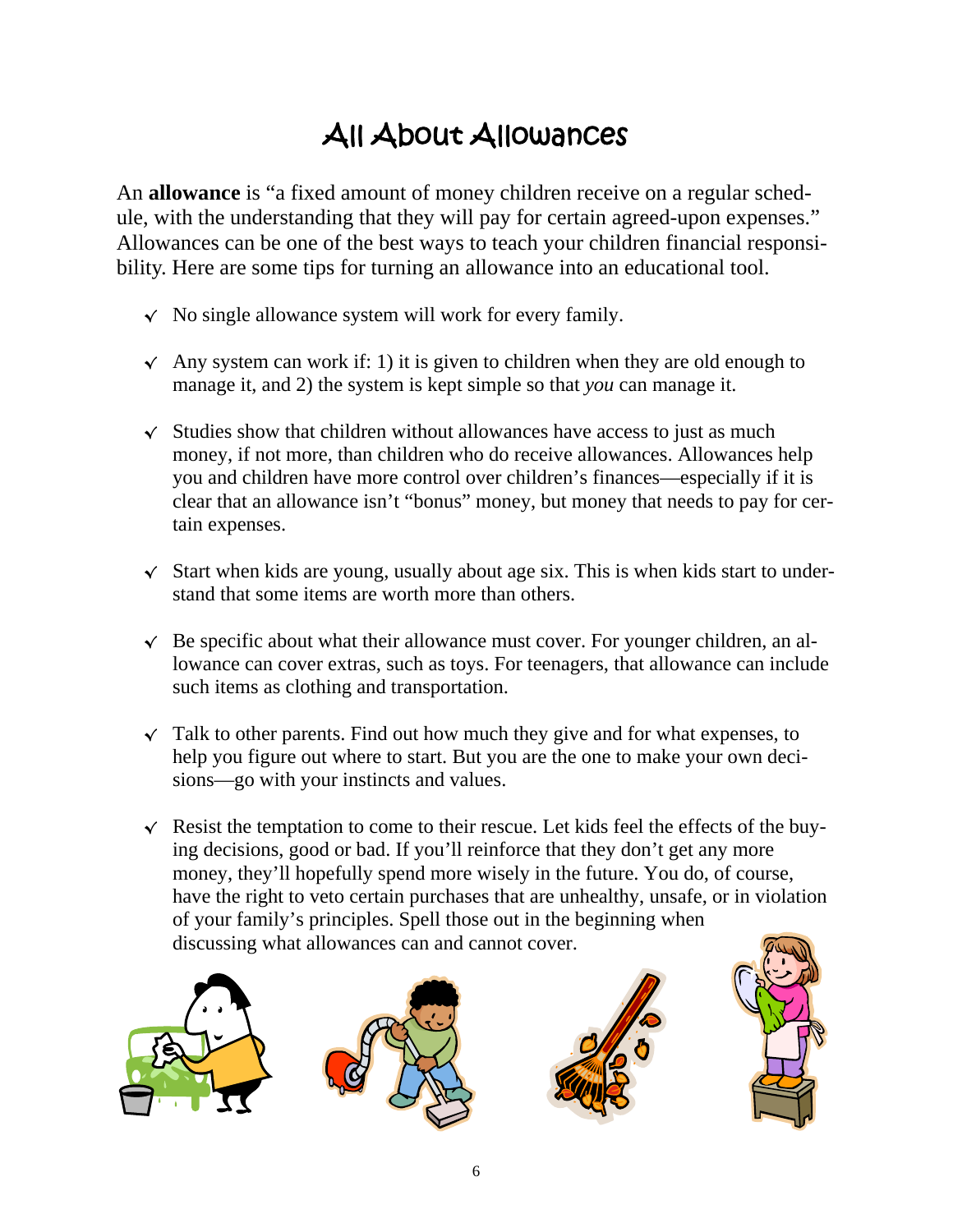- **√** If giving to charity and savings are especially important to you and your family, have children set up portions of allowance for those purposes. Encourage children to save and give to charity as you would.
- **√** Encourage kids to save a portion of their allowance to meet a goal of their own, such as big-ticket items like bicycles or iPods.
- **√** Think twice before tying allowance to chores. It may not work for every child, and some parents would rather have chores tied to being a member of the family or household. A better idea might be to pay kids for extra-large jobs, such as washing the windows, raking leaves, etc. (Or, reward with something other than money, like going out for ice cream when the leaves are raked.)
- **√** When it comes to paying for good grades—think again. Tell them you are proud of them, perhaps give a special treat such as a later bedtime. Paying money for grades distracts kids from the sense of accomplishment that should be their reward. But don't turn money into a bribe.
- **√** If your child misbehaves, discipline to fit the deed instead of docking their allowance. If they fight about TV, turn it off. If they don't do homework, they don't get video games. If you do dock allowances, don't do it too often. If, however, the carelessness or misbehavior can be fixed with money, let them pay. For example, if they ruin their younger sisters sweater, make them pay for a new one.
- **√** Remember, if your children pay attention to you in general and want your approval, just telling them what you expect of them—and indicating that you'll be disappointed in them if they don't deliver—can get them to do what you want. Children will be more willing to cooperate if you are open to them when they have a complaint or problem.
- **√** Give allowances on a regular scheduled day to simplify and lessen problems of over– or under-paying.
- **√** If you don't have time to develop an elaborate system—concentrate on what is most important to you. If nothing else, at least talk to your children about money when opportunities arise.

Reference: *Raising Money Smart Kids: what they need to know about money and how to tell them (2005)* by Janet Bodnar, Deputy Editor of *Kiplinger's Personal Finance* magazine. ISBN # 1-4195-0516-5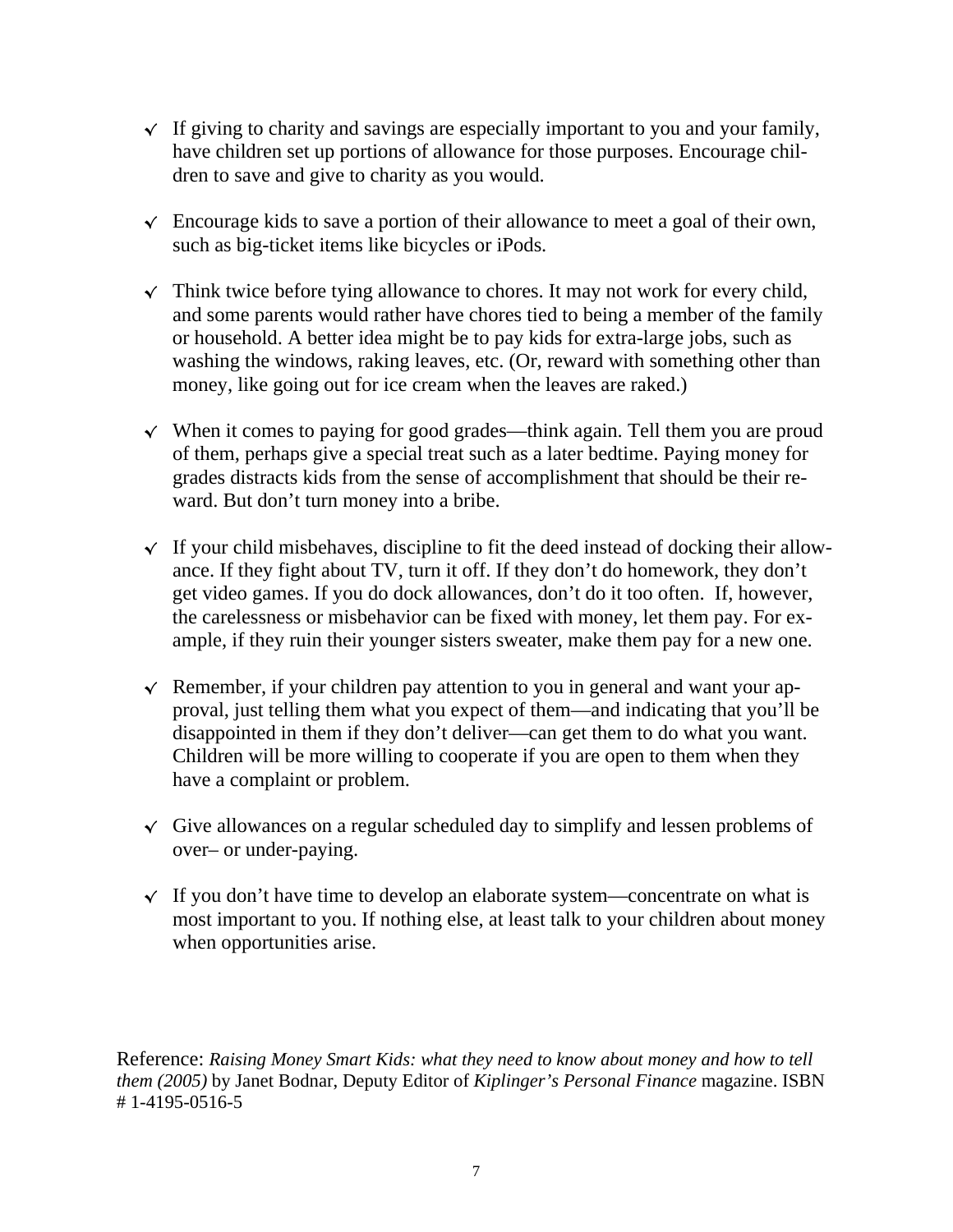## **Roberts' Rules of Money for Children**

A detailed example of how one family teaches their children money management principles.

#### **Ages 3-6**

- **Goal:** Money recognition, values of coins, immediate gratification, and simple addition
- **Method:** Using coins for simple chores
- **Supplies:** Bottles for each child and coins of all denominations
- **Activity:** Once a week is paid chore day. This is fast and fun! A parent has a pile of money that they offer to pay for simple chores. For example, each washcloth folded is 1 cent, taking out the trash is 5 cents, sweeping the floor is a dime. The child is paid immediately for the job and then offered another job. They may also trade coins for \$1 bills. The child is encouraged to save ½ their money and donate 10%. The remainder of the money is spent, that day, at the local dime store on anything the child can afford—or if he or she chooses, saved for a larger item.

#### **Early Elementary Age**

- **Goal:** Reinforce chores done by a certain time, access to larger amounts of money, delayed gratification.
- **Method:** Chore checklist envelope
- **Supplies:** Envelopes, quarters, and dollar bills
- **Activity:** Each day as the child arrives home from school, they find an envelope with a quarter in it on the refrigerator. On the outside of the envelope there is a list of chores they must complete before 5pm in order to receive the quarter. If the chores are not done by 5pm, they must still do the chores; however, they will not receive the 25 cent bonus. On Saturday, the kids wake up to envelopes containing a \$1 bill with the list of their chores on it. If they have completed their chores by noon, they can have the \$1 bonus. If they are not completed by noon, they still have to do the chores; however, they do not receive the bonus. Children are urged to keep track of earnings, donate to charity, and save.

#### **Late Elementary Age**

Same as above, except \$5 bonus on Saturday.

#### **Junior High Age**

- **Goal:** Budget keeping, saving, donation to charity.
- **Method:** Allowance for proof of budgeting practices
- **Supplies:** Each child receives a notebook with pockets, a calculator, pens, etc.
- **Activity:** Each child is given an allowance according to their age—\$1 per year of age. To receive this, the child has to have a list of expenditures and income. An additional bonus of \$5 is given for proof of savings. Also, an additional bonus of \$5 is given for proof of donation to charity. At a family meeting on the first Sunday of the month, the kids show their budgets for the previous month. After the budgets were checked, they receive their allowance. During this stage of the kids' financial lives, it is possible to insist on chore assignments because they are obligated to be a "productive member of the family."

#### **High School Age**

Children are given the opportunity to experiment with their own budgeting methods, but especially encouraged to open a checking account, make a monthly donation to charity, and save as much money as possible. If they want to continue on with an allowance, they have to prove that they are budgeting. Each child has been encouraged to find their own method of budgeting that works for them—not necessarily what works for others.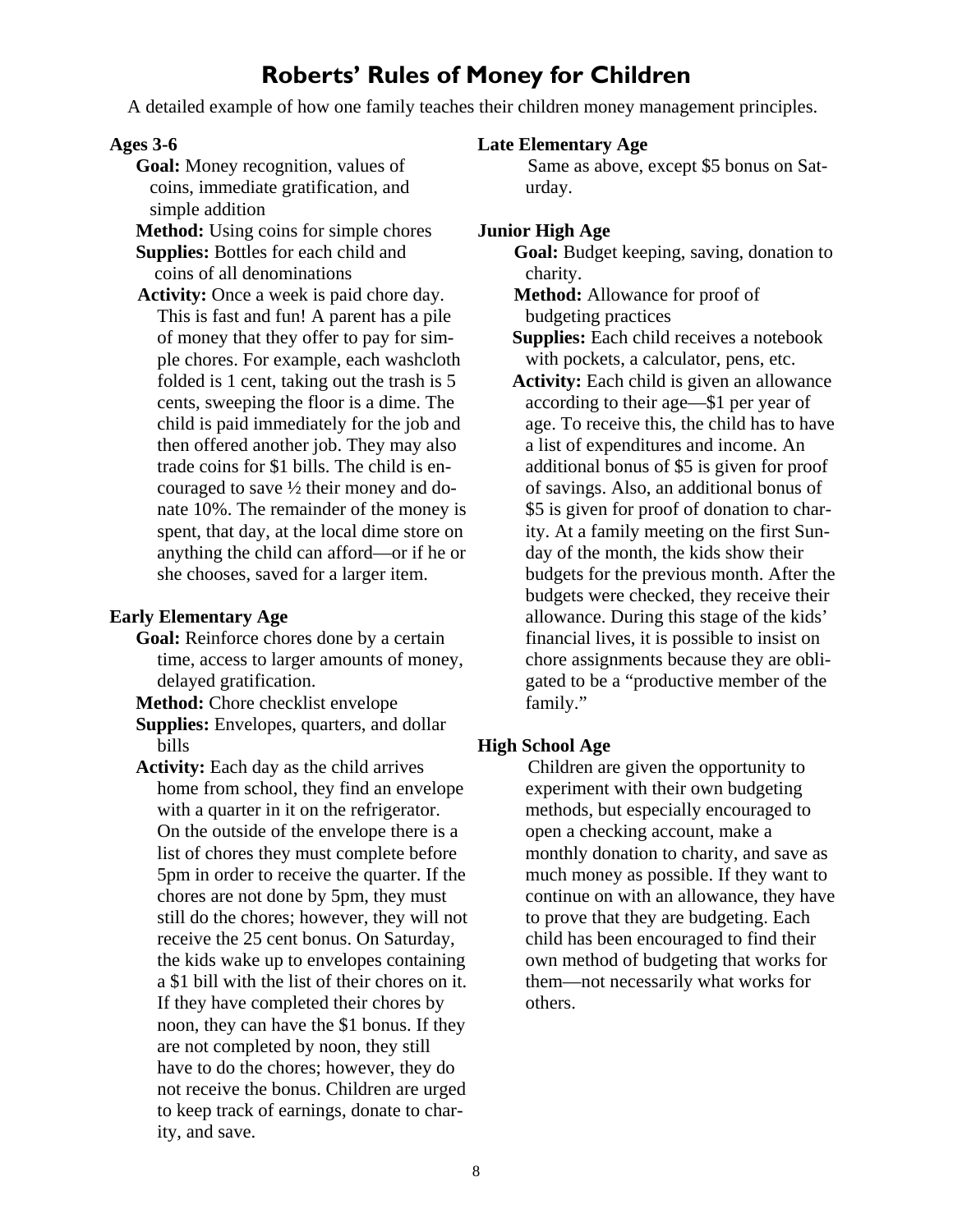## **5 Things 5-Year-Olds Need to Know**

- 1. A dime is worth more than a nickel, even though it's smaller.
- 2. Coins can be exchanged for other good stuff.
- 3. The toys they see on TV won't look as flashy, or work as well, at home.
- 4. Saving money can be fun when they use it to buy something later
- 5. They will not get everything they ask for.

## **5 Things 10-Year-Olds Need to Know**

- 1. They will have to pay for their own trading cards, movie tickets, snacks, or other expenses out of their allowance.
- 2. They will not get an advance on their allowance.
- 3. They should be able to navigate a supermarket with a cart and a list, and bring home a bargain or two.
- 4. They should have a savings account in a real bank—and they should learn that although they can withdraw their money, it won't be the same cash and coins they put in.
- 5. They will not get everything they ask for.

## THERE'S A NEED TO KNOW...

## **5 Things 16-Year-Olds Need to Know**

- 1. They will have to pay for their own gasoline and clothing out of separate allowances for gas and clothes—and earn extra money if they want to buy more.
- 2. They should have a reasonable idea of your family's finances and realistic expectations for college, so they know how much you can afford to pay and how much they will have to contribute.
- 3. They should know how to write a check and balance a checking account.
- 4. They should save half of everything they earn from a job for major high school expenses, such as a class ring or class trip, or for college.
- 5. They will not get everything they ask for.

From: *Raising Money Smart Kids: what they need to know about money and how to tell them (2005)* by Janet Bodnar, Deputy Editor of *Kiplinger's Personal Finance* magazine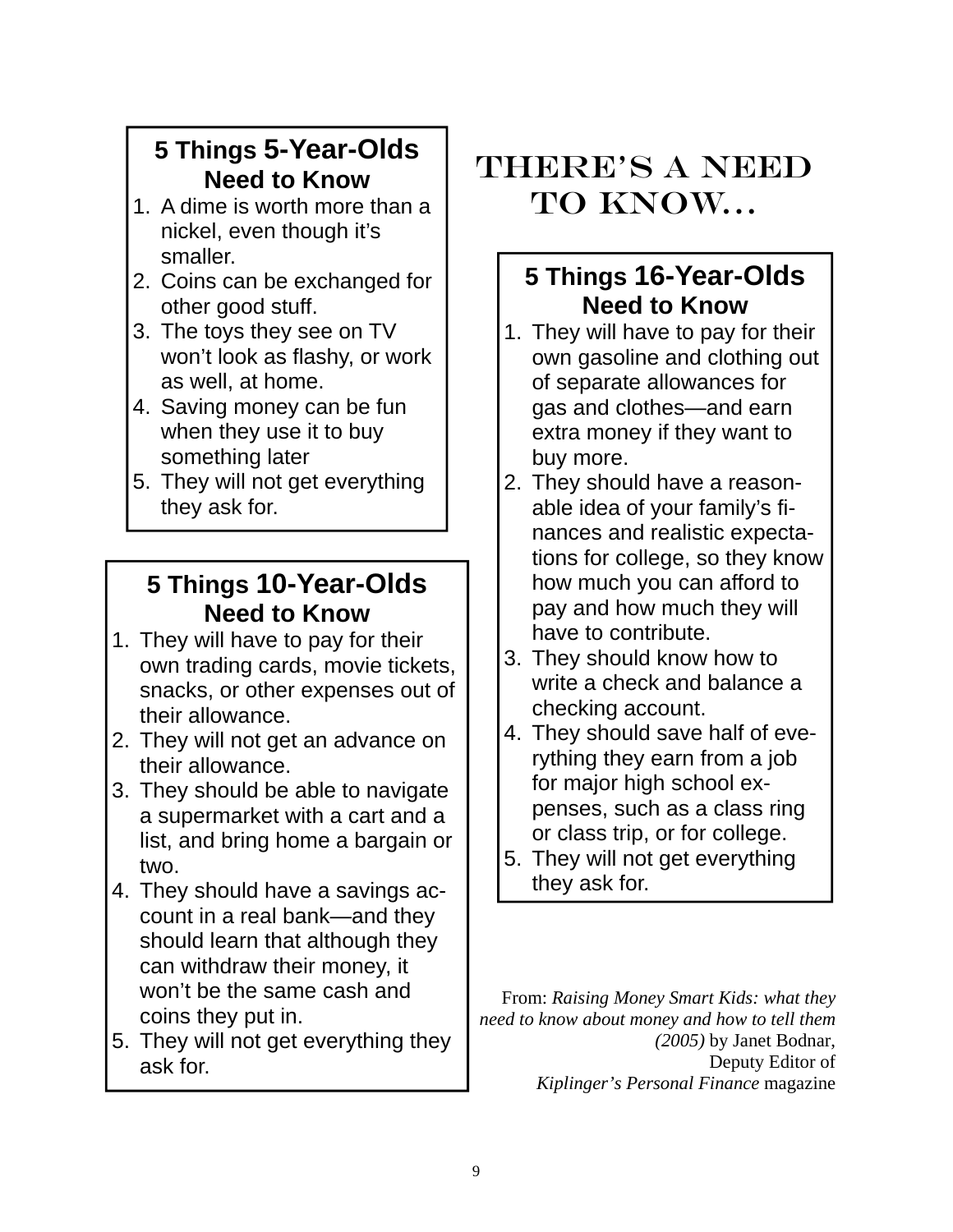## Test Your Money Smarts! What Would You Do?

- 1. Your 7-year old daughter loses the \$5 she got for her birthday from her Aunt Mary. You:
	- A. Ask Aunt Mary to send another \$5
	- B. Tell your child she should have put the money in the bank
	- C. Let her do chores to make up the \$5
	- D. Tell your child she should have been more careful
- 2. Your 14-year-old son has been saving half of his allowance and money earned from neighborhood jobs. Now he wants to use the money to buy an expensive iPod. You:
	- A. allow him to buy it.
	- B. offer him your old turntable instead.
	- C. tell him there's no way he can touch his savings.
	- D. buy it for him as a birthday gift.
- 3. Your daughter has mowed your lawn since she was 12. Now 14, she wants to make money by mowing neighbors' lawns. She also wants to be paid to do your lawn. You:
	- A. say, "okay, and go ahead and use our mower and gas."
	- B. hire a neighbor's kid to do your lawn.
	- C. tell her to forget it because mowing your lawn is her job.
	- D. say, "use our mower and pay for the gas you use. We'll pay you half of what you charge neighbors."
- 4. You usually pay \$50 for your son's sneakers. Now he wants a pair of \$150 NBA specials. You:
	- A. chip in the \$50 and let your child come up with the balance.
	- B. say, "I'll buy a \$50 pair, or you can still wear your old ones."
	- C. buy them, because "everyone else has them"
- D. buy yourself a pair too (everyone else has them!).
- 5. Your 15-year-old daughter gets an allowance for which she is expected to help out around the house. She has ceased to help. You:
	- A. hire a neighbor's kid to help clean the house.
	- B. stop the allowance altogether.
	- C. continue to pay until the child turns 18.
	- D. tie the allowance to financial responsibilities and make chores a separate issue.
- 6. You're trying to teach your 16-year-old about the stock market. She invests her own money in a stock you selected. It loses money. You:
	- A. make up the loss.
	- B. hire a neighbor's kid to make future stock picks.
	- C. say, "that's how the market works. Too bad."
	- D. share the loss with her, and help her figure out what to do with the remaining stock.
- 7. Your son is getting his driver's license, which means that your insurance will go up. You:
	- A. sell your car and buy bicycles for the entire family.
	- B. pay the increased premium—he is part of the family after all.
	- C. make him get a job and split the in crease.
	- D. pay the increase but make him pay for his own gas.

8. You finally allow your daughter to shop for her own school clothes. She comes home with the ugliest wardrobe you ever saw. You: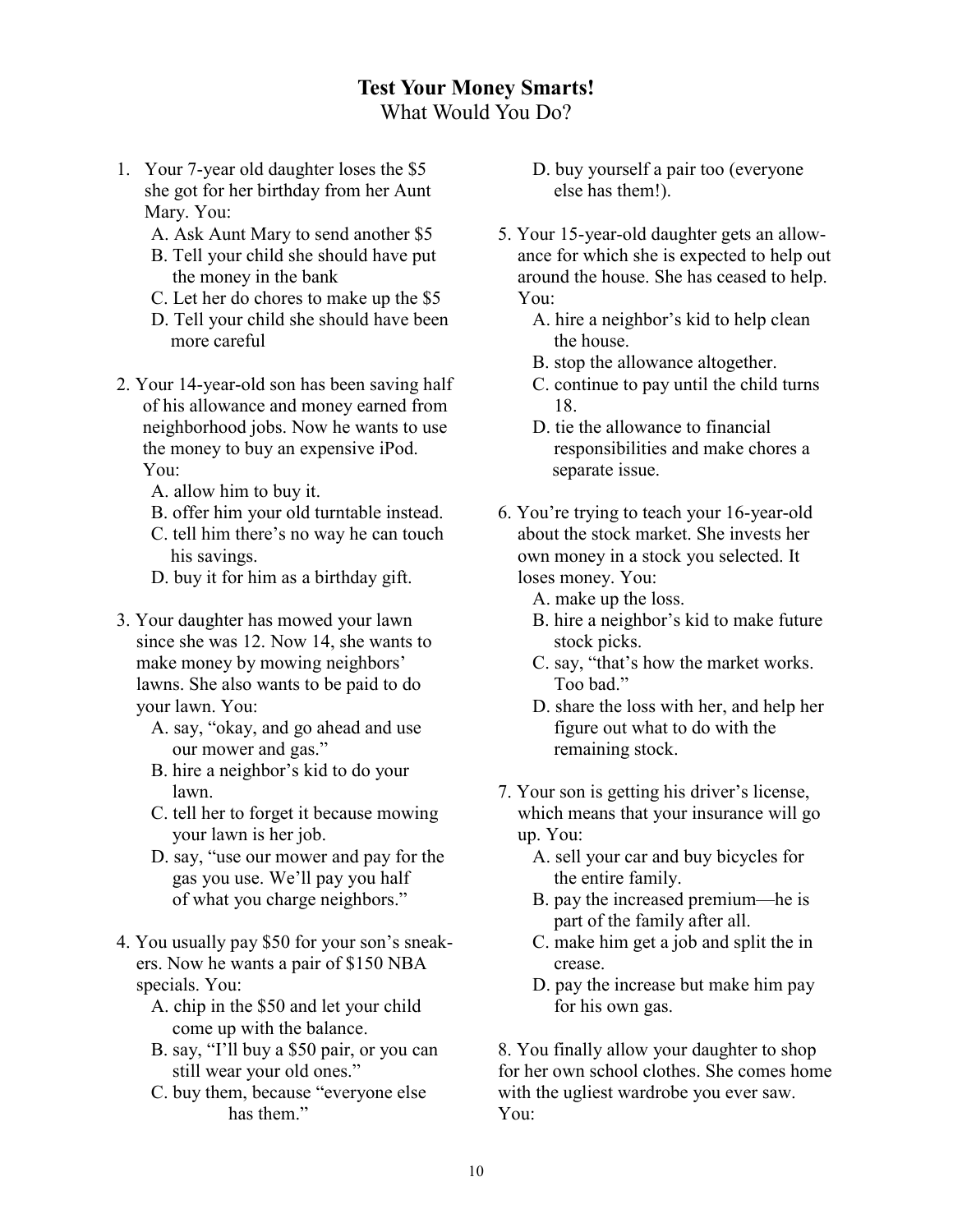## Test Your Money Smarts! What Would You Do?

- A. let her keep the clothes, but have a discussion about buying clothes that suit her and will last.
- B. grin and bear it, because at least she likes the clothes—and bought them on sale!
- C. say, "I knew I couldn't trust you with that much money."
- D. make her return the clothes—with you in tow.
- 9. Your 10-year-old took on a paper route to earn money but is getting lazy. He's in danger of getting fired. You:
	- A. hire the neighbor's kid to help him out.
	- B. tell him to do the job right or not at all.
	- C. pick up the slack by getting up early to help him deliver papers and collect fees.
	- D. warn him that he's likely to lose his job and income, and then allow him to do so.
- 10. You're standing in a toy store, and your son is insisting that he needs a \$60 video game. You:
	- A. for over the cash to avoid a scene.
	- B. for over the cash, but tell him next time he'll have to pay part of the bill.
	- C. don't fork over the cash and other wise proceed as in step b.
	- D. proceed as in c, and suggest that he try the game over at the neighbor's to see if he really likes it before he buys it.
- 11. After telling your children that they absolutely, positively cannot have a new videogame system, their dotting Auntie Mame arrives and presents them with one. You:
	- A. tell Auntie Mame that the kids can't

accept the gift.

- B. grit your teeth and accept the gift.
- C. sit down and start playing.
- D. thank Auntie Mame for the gift, and at a later date ask her to consult with you before purchasing expensive gifts for the kids.
- 12. Your daughter receives a \$20 birthday check in the mail from her grandparents. You:
	- A. Let her spend it as she wants—it's a gift.
	- B. deposit the check in the bank for your daughter.
	- C. tell your daughter to save \$5 and let her spend the rest.
	- D. call Grandma and tell her \$20 doesn't buy much nowadays.
- 13. You bought your 16-year-old a car on the condition that he not leave the school grounds during lunch hour. He does, and totals the car. You:
	- A. tell him to get his bicycle tuned up.
	- B. ground him for a month and limit him to using the family car at your discretion, provided he pays for his gas.
	- C. buy him another car.
	- D. would never be in this predicament, because you'd never buy a 16-year old a car in the first place.
- 14. Your son is on his way out the door for a date when he casually asks for \$20. You:
	- A. tell him you didn't know he had a date, and ask him where he's going.
	- B. give it to him plus an extra \$10 for gas.
	- C. tell him that date and gas money come out of his allowance, as previously agreed.
	- D. give him \$10 for gas.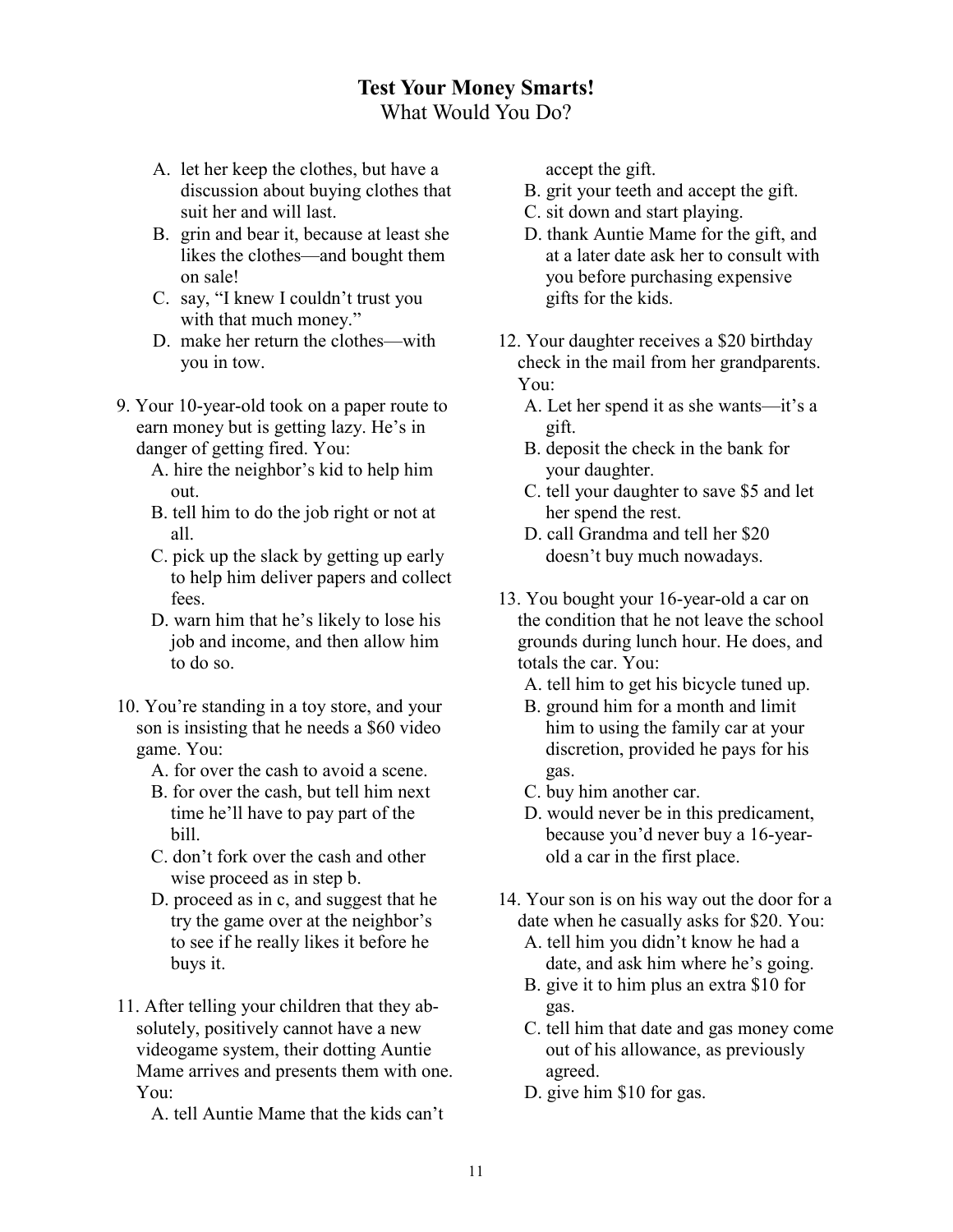## Test Your Money Smarts! What Would You Do?

- 15. It's your preschooler's birthday, and he gets so many presents from family members that he quickly gets bored and toddles off to play. You:
	- A. give the remaining gifts to the neighbor's kid.
	- B. put the gifts away to open another time.
	- C. proceed as in b, and determine that you will set up a college fund for your child and ask relatives for contributions in lieu of gifts.
	- D. open the rest of the presents yourself.
- 16. Your 17-year-old works three nights a week and weekends, and his grades have dropped significantly. You:
	- A. hire the neighbor's kid to do the homework.
	- B. make him quit the job.
	- C. don't do anything; he's almost an adult, and his grades are his responsibility.
	- D. tell him to put up the grades and consider cutting back on hours or face quitting altogether.
- 17. Your 5-year-old wants everything in sight when you go to the supermarket. He begins to make a scene when you say no. You:
	- A. wear ear plugs and let him scream his little lungs out.
	- B. leave him home from now on.
	- C. buy him what he wants.
	- D. let him choose one item.
- 18. Your son is heading for college in the fall and will need spending money. You:
	- A. tell him that if he stays in his room and studies, he won't need spending money.
	- B. agree to send a weekly allowance.
	- C. tell him to get a summer job.
	- D. discuss his needs, see what he has

available from jobs and savings, and agree to supplement that with an appropriate allowance.

- 19. Your 22-year-old son quit his first postcollege job and has moved home "temporarily." You:
	- A. agree on a combination of chores and a contribution to household expenses, and mutually set the date by which he will move out on his own.
	- B. tell him that he's an adult now and has one week to get his act together and leave.
	- C. give up your home office temporarily so he can have his room back.
	- D. ask him to do some chores around the house.
- 20. Your kids, 6 and 8 years old, ask you what would happen if you died: where would they live, who would take care of them? You:
	- A. tell them you aren't going to die and there's no need to discuss it.
	- B. ask them if they would like to live with Uncle Eddie (as your will currently specifies)
	- C. tell them that they would probably go to live with Uncle Eddie and his family (but you don't have a will and haven't discussed it with Uncle Eddie).
	- D. proceed as in b, and take the opportunity to write a letter to Uncle Eddie outlining how you would like the kids raised in your absence.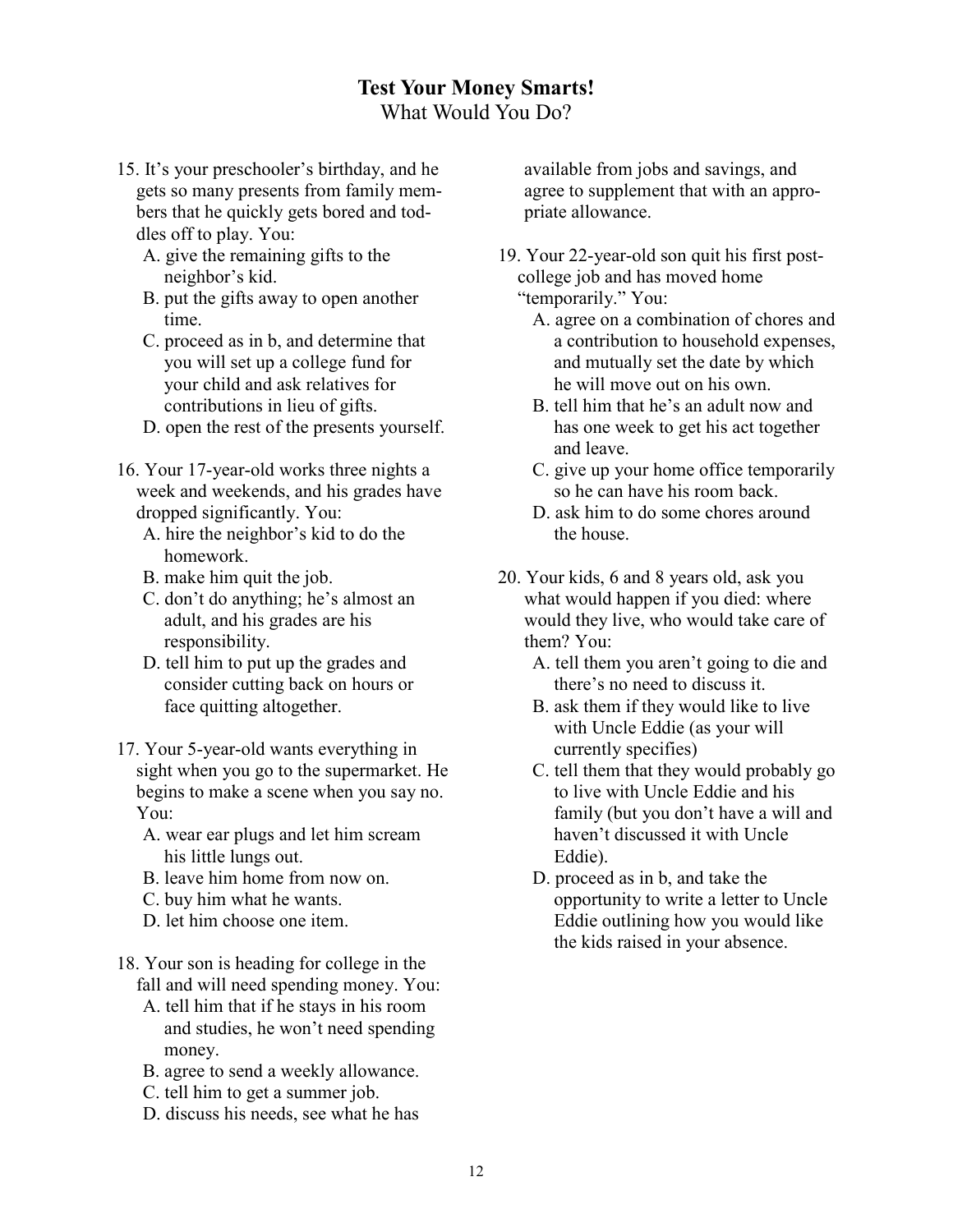#### Test Your Money Smarts!

What Would You Do?

#### Answer Key

Add up the point values of your answers to get a sense of where you stand.

| 1. a. 0, b. 1, c. 2, d. 3  | 11. a. 1, b. 2, c. 0, d. 3     |
|----------------------------|--------------------------------|
| 2. a. 3, b. 0, c. 2, d. 1  | 12. a. $3.$ , b. 1, c. 2, d. 0 |
| 3. a. 2, b. 0., c. 1, d. 3 | 13. a. 1., b. 2, c. 0, d. 3    |
| 4. a. 3, b. 2, c. 0, d. 3  | 14. a. $1, b, 0, c, 3, d, 0$   |
| 5. a. 0, b. 0, c. 0, d. 3  | 15. a. 0, b. 2, c. 3, d. 1     |
| 6. a. 1, b. 0, c. 3, d. 2  | 16. a. 0, b. 2, c. 0, d. 3     |
| 7. a. 0, b. 1, c. 2, d. 3  | 17. a. 2, b. 1, c. 0, d. 3     |
| 8. a. 3, b. 2, c. 0, d. 1  | 18. a. 0, b. 1, c. 2, d. 3     |
| 9. a. 0, b. 2, c. 1, d. 3  | 19. a. 3, b. 0, c. 1, d. 2     |
| 10. a. 0, b. 1, c. 2, d, 3 | 20. a. 0, b. 2, c. 1, d. 3     |

## Summary

0-10 either you should adopt the neighbor's kid or you just like taking tests.

11-29 keep this up and your kids will still be living at home when they're 30.

30-49 You're on the right track, but you're not there yet.

50-60 You and your kids are well on the way to being money smart.

Quiz taken from: Raising Money Smart Kids: what they need to know about money and how to tell them (2005) by Janet Bodnar, Deputy Editor of Kiplinger's Personal Finance magazine. ISBN # 1-4195-0516-5

## 10 Commandments of Personal Finance For Young People

| 1) Manage your expenses so they don't ex-                        | 6) Project your income and expenses for the                                                           |
|------------------------------------------------------------------|-------------------------------------------------------------------------------------------------------|
| ceed your income.                                                | next 12 months and track variances.                                                                   |
| 2) Spend money thinking of your future as                        | 7) Focus on the relationship between the risk                                                         |
| well as your present.                                            | and projected return of investments.                                                                  |
| 3) Begin saving early to take advantage of                       | 8) Maintain organized records for tax and                                                             |
| compound interest.                                               | general financial planning purposes.                                                                  |
| 4) Avoid collecting credit cards and using                       | 9) Have a plan and a purpose for your invest-                                                         |
| them for borrowing.                                              | ing.                                                                                                  |
| 5) Always honor your debts and other finan-<br>cial obligations. | 10) Obtain a financial education to be in a<br>position to make intelligent financial deci-<br>sions. |

From the Institute of Consumer Financial Education, available at: http://www.financial-education-icfe.org/children\_and\_money/10\_commandments\_of\_personal\_finance.asp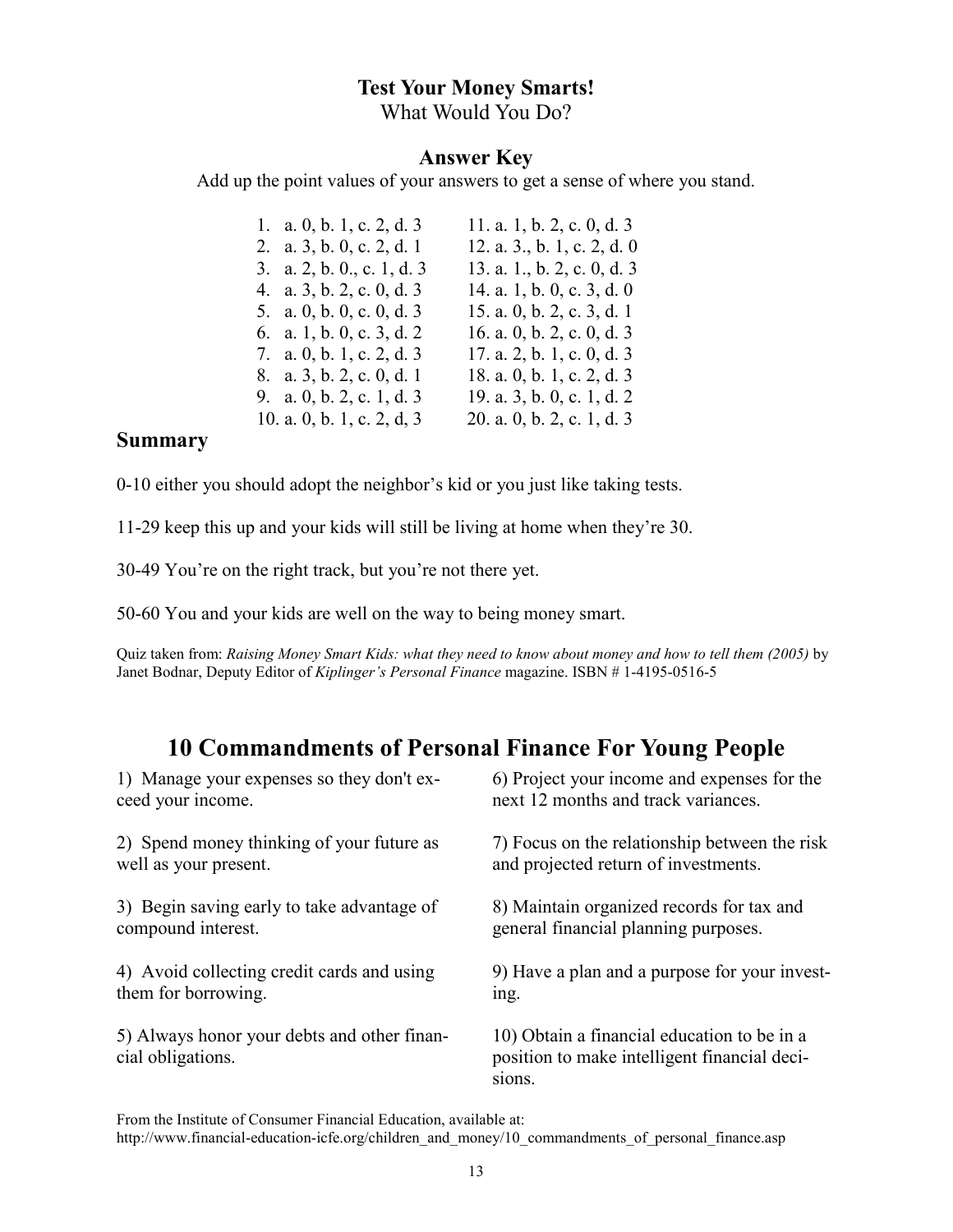## **Books to Read with your Children**

Check out these books from your local library or add to your personal collection.

For a longer list (with summaries)—for children and adults—visit the University of Nevada Extension at http://www.unce.unr.edu/programs/sites/moneybookshelf/

Ages 4 and up

- ♦ *Just Shopping with Mom* by Mercer Mayer
- ♦ *My First Job* by Julia Allen
- ♦ *Ox-Cart Man* by Donald Hall
- ♦ *Sheep In A Shop* by Nancy Shaw
- ♦ *The Berenstain Bears & Mama's New Job* by Stan and Jan Berenstain
- ♦ *The Berenstain Bears' Trouble with Money*
	- ♦ *The Berenstain Bears Get the Gimmes*

Ages 5 and up

- ♦ *A Bargain For Frances* by Russell Hoban
- ♦ *Alexander, Who Used to be Rich Last Sunday* by Judith Viorst
- ♦ *Tight Times* by Barbara Shook Hazen

## Ages 6 and up

- ♦ *A Chair For My Mother* by Vera B. Williams
- ♦ *Arthur's Pet Business* by Marc Brown
- ♦ *Money Trouble* by Bill Cosby
- *Something Good* by Robert Munsch

Ages 9 and up

- ♦ *All The Money in the World* by Bill Brittain
- ♦ *Tybee Trimble's Hard Times* by Lila Perl

## Ages 10 and up

- ♦ *The Toothpaste Millionaire* by Jean Merrill
- ♦ *Finders, Keepers?* By Elizabeth Crary

#### All Ages

- ♦ *The Gift of the Magi* by O. Henry
- ♦ *The Giving Tree* by Shel Silverstein